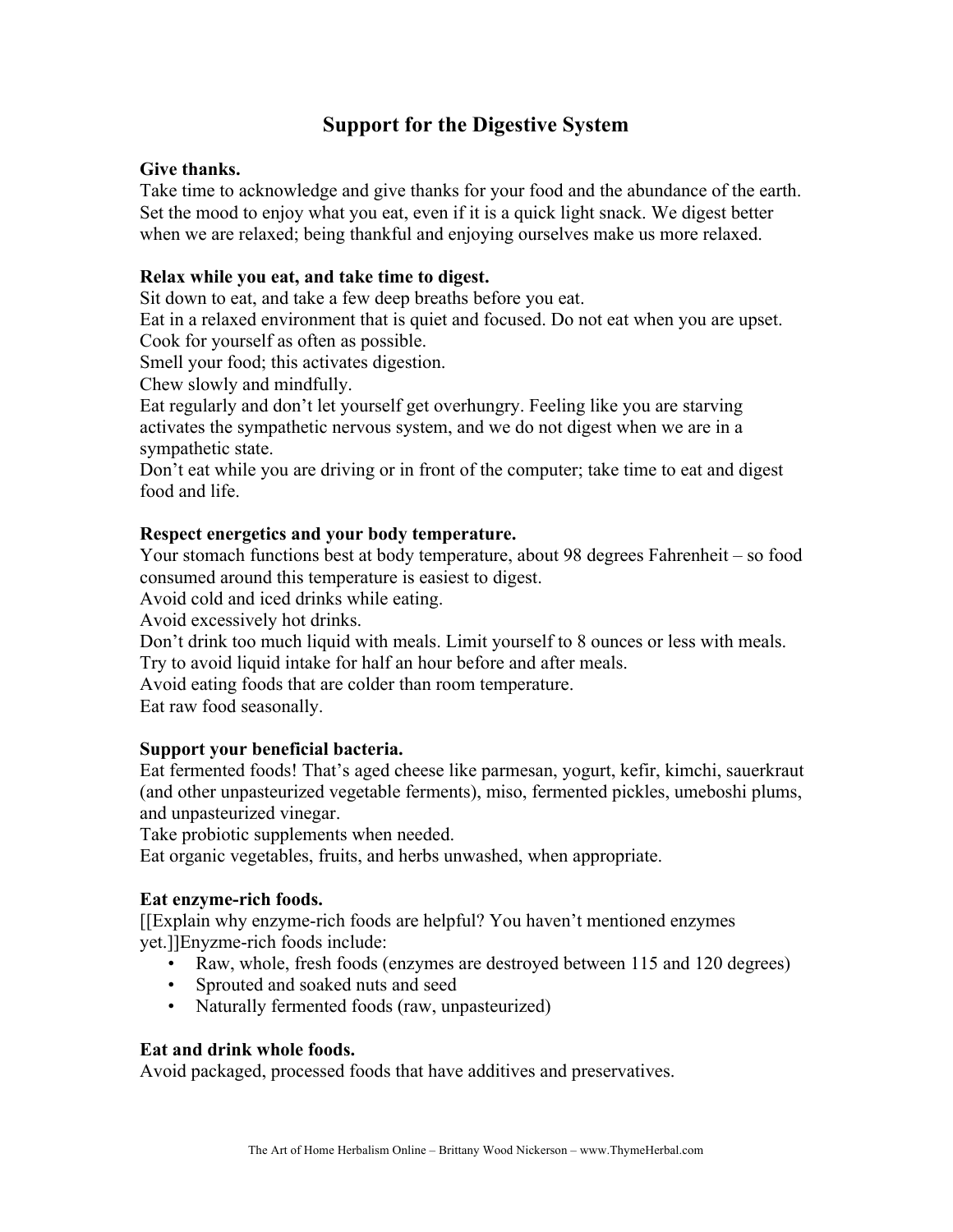Avoid all enriched grains, meat substitutes, pasteurized dairy products, and artificial flavors and colors (read labels and watch drinks).

Eliminate corn syrup, high-fructose corn syrup, and artificial sweeteners from your diet. Eliminate hydrogenated and partially hydrogenated oils from your diet.

# **Make your food count! Support absorption.**

Don't eat too late at night; we have less digestive fire after the sun goes down. Don't lie down or sleep right after eating.

Exercise regularly.

Eat meals regularly.

Take a short walk after big meals and gently rub your belly from right to left if needed. Cook with carminative spices.

Enjoy bitter foods before eating as an appetizer or aperitif.

Drink digestive teas before or after eating.

(ALL THIS, PLUS EVERYTHING ELSE ON THE HANDOUT TOO! :)

# **Combine foods thoughtfully.**

Every culture has different food combining practices; in general, the simpler your food combinations are, the better your body can digest.

# **Eat for your constitution.**

Eat foods appropriate to the season and the climate where you are. What types of foods are easiest to digest and make you feel most energized and nourished?

# **Eat foods prepared in ways that make them easy to digest.**

Easy-to-digest foods include:

- Unpasteurized dairy
- Sprouted and fermented foods
- Cooked foods (especially slow-cooked meats)
- Marinated or dressed salads and raw vegetables
- Soaked grains, nuts, and seeds
- Bone broths (gelatin)

# **Enjoy bitters.**

The bitter taste stimulates digestion via a reflux in the taste buds. So, include bitter herbs and foods in your diet. When appropriate, take 5 to 10 drops of a bitter tincture before meals. Or eat a bitter green salad before meals to stimulate digestion.

# **Include carminatives.**

Include carminative spices in your cooking and use them as a garnish. Keep some of your favorites on the tables to use as a condiment.

# **Have an after-meal digestive tea.**

Hot tea after a meal aids digestion. Some of my favorite combinations are:

• Fennel, orange peel, and ginger